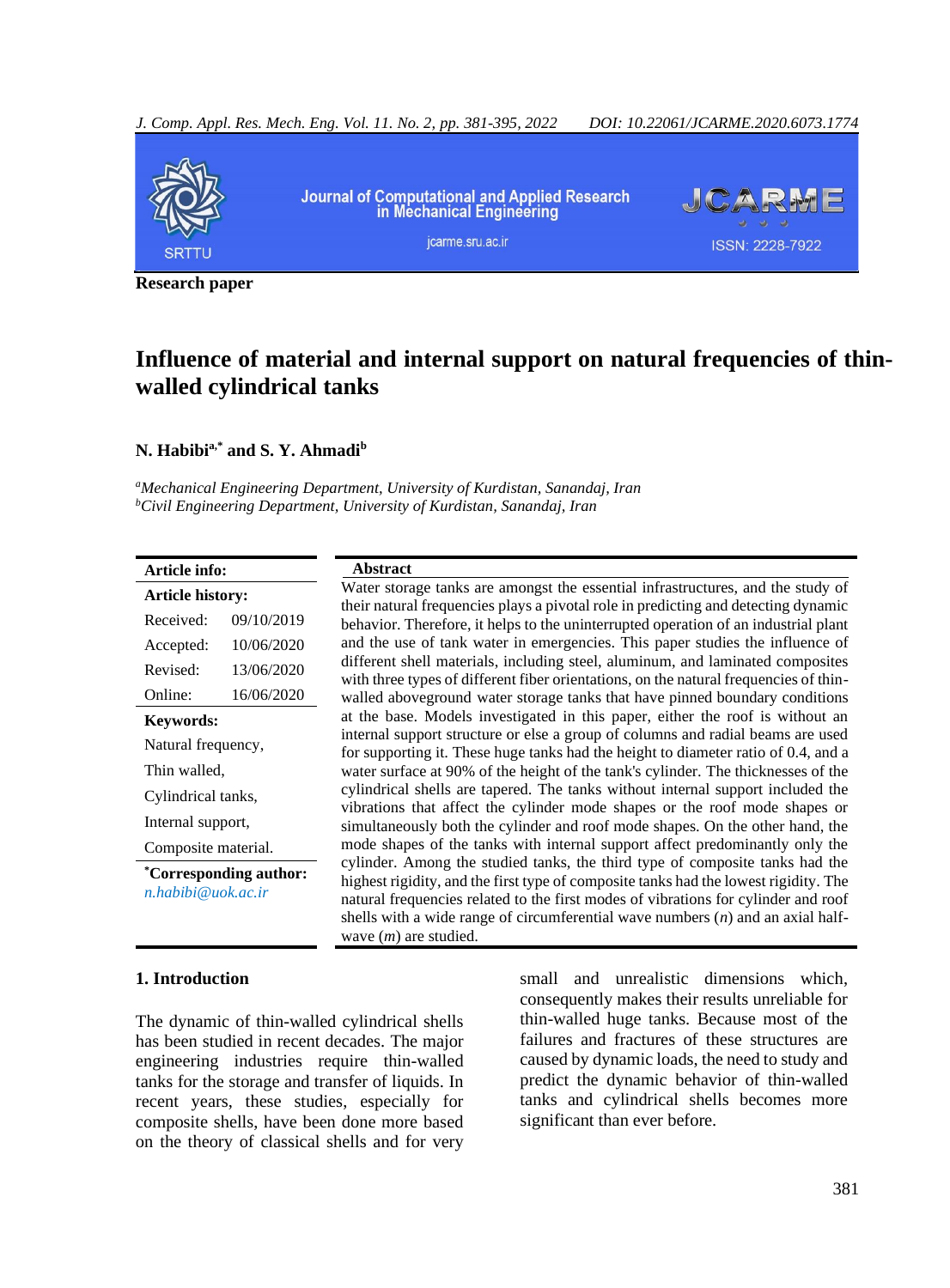Free vibration and natural frequencies of thinwalled cylindrical tanks are one of the most important and fundamental dynamical problems because it plays a considerable role in predicting seismic effects when applying seismic loads and determining the stiffness of the structure and, therefore, the elimination of possible defects. Especially considering that water storage tanks are not only used in the industry, and they help the environment in avoiding waste of water, but also, they play an important role in water shortages in emergencies. As a result, preservation of these structures against seismic effects should be considered. Also, the importance of the type of materials used in the thin-walled shells of these tanks is not only important for seismic subjects but also for economic issues. The main papers are mentioned in the literature review.

Mazuch et al. [1] studied the mode shapes and natural frequencies of cylindrical tanks partially filled with liquid using experiments in the technical literature. This study was performed by analytical and semi-analytical techniques [2, 3] and finite element methods [1, 4]. Goncalves and Ramos [4] evaluated the free vibration characteristics of a thin cylindrical shell, partially or completely filled with liquid, and under any variationally consistent group of boundary conditions on the lower and upper boundaries by a simple modal solution based on the underlying ideas of the hierarchical FE method.

A free vibration analysis was performed for cylindrical tanks partially filled with liquid with variable thicknesses by Han and Liu [3]. They obtained the natural frequencies for a tank with constant thickness and filled with water by the analytical method. The results are close to previous results published by Haroun and Tayel [5].

The transfer matrix approach was used by Han and Liu [3] for extending the procedure formulated for the constant thickness tank to the variable thickness case that was solved for the empty and partially filled with liquid tanks.

The natural frequencies for tanks that have their bottom plate resting on an elastic foundation and which are partially filled with liquid studied by Amabili [6] and Amabili et al. [7]. A pinned condition at the upper boundary of the cylinder

were considered for the influence of the roof in both studies. Amabili [6] used an artificial spring method for the solution of the free vibrations of a tank, which is partially filled with liquid. A flexible bottom plate and a ring stiffener at the cylinder was considered for a tank by Amabili et al. [7]. A major effect on the mode shape of the shell and minor changes in the frequency was concluded by the use of the stiffener.

Haroun and Housner [8], and Veletsos et al. [9] considered the mass-spring analogy for modeling the impulsive and convective modes of vibration, which are made by hydrodynamic pressure of liquid during strong ground motion. The impulsive component is the liquid, which moves with the tank's wall coincidently, and contributes to the fundamental mode of vibration of the liquid tank with a very short vibration period. On the other hand, independent sloshing movement of the liquid in the upper part of the tank shell is represented by a convective component that is associated with a longer period of vibration and has an insignificant effect on the response of the tank. For the anchored cylindrical tank-liquid systems under horizontal motion, the fundamental impulsive modes of vibration were reported by Virella et al. [10]. They performed the analyses by a finite element program and considered the effect of the hydrostatic pressure and the self-weight on the natural periods and modes. They also studied the effect of a fixed roof on the natural periods of vibrations of thin-walled steel tanks, which have clamped boundary conditions at the base [11]. The theoretical background of a simplified seismic design method for cylindrical groundsupported tanks was provided by Malhotra et al. [12]. The method considers impulsive and convective (sloshing) actions of the liquid in concrete tanks or flexible steel fixed to rigid bases.

Balendra et al. [13] summarized the results of a numerical investigation of lateral free vibration of cylindrical storage tanks by an analytical method. Lam and Loy [14, 15] presented a straightforward procedure of analysis involving Ritz's procedure, and Love's first approximation theory is used to study the effect of boundary conditions and fiber orientation on the natural frequencies of thin orthotropic laminated cylindrical shells and then carried out a study on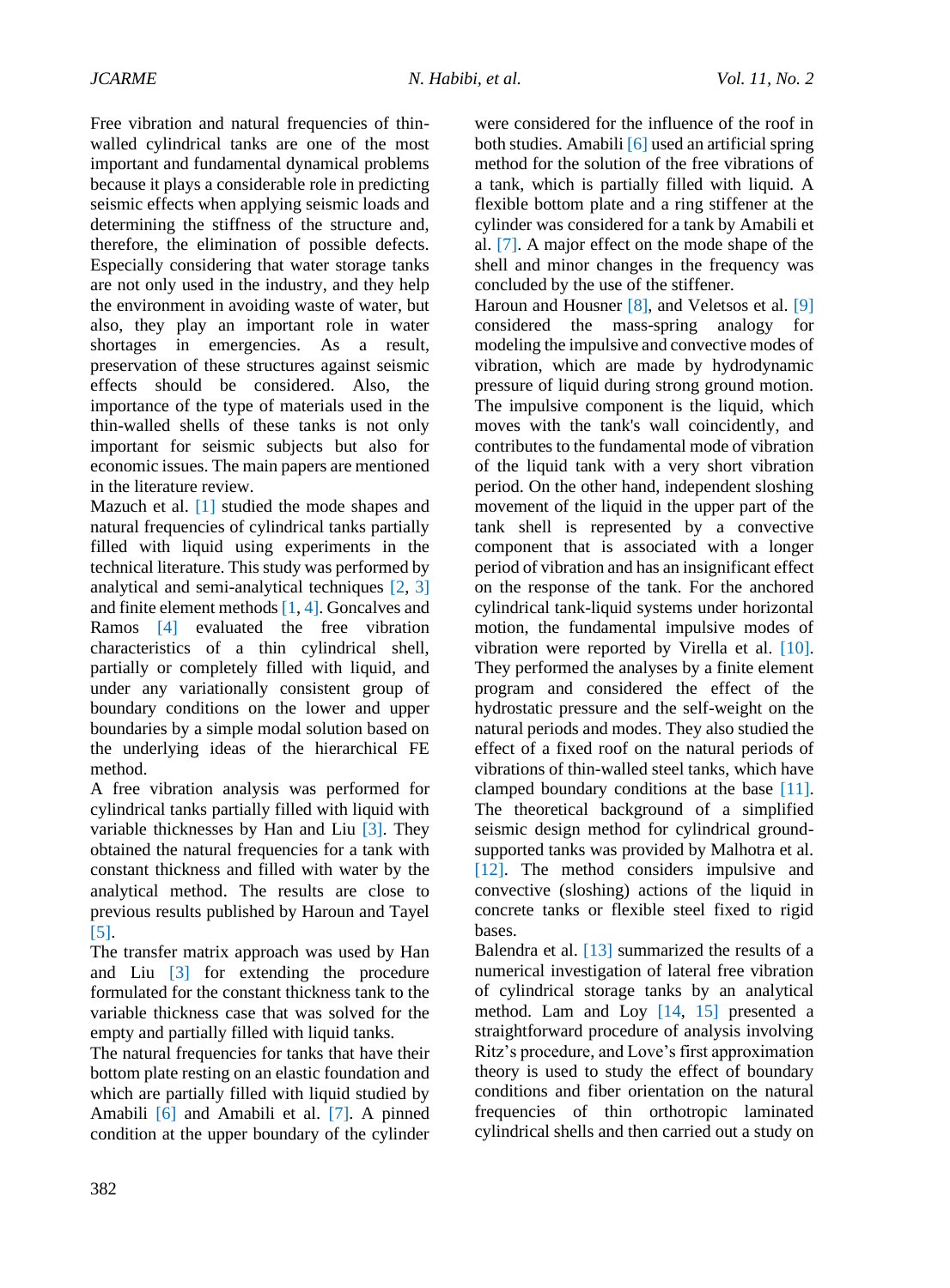the effect of boundary conditions for a thin laminated rotating cylindrical shell. The analysis was performed using the Love-type shell theory and solved by Galerkin's method.

The free vibration characteristics of fluid-filled cylindrical shells on elastic bases were reported by a semi-analytical FE method by Gunawan et al. [16] that the fluid domain was defined by the potential flow theory. The hydrodynamic pressure acting on shells was derived from the condition for dynamic coupling of the fluidstructure. Taut et al. [17] reviewed most of the research performed in past years (2000-2009) on the dynamic behavior containing vibration of composite shells and also studied on the advances in the dynamic behavior of shells and free vibration behavior of isotropic and composite shell panels [18, 19].

Free vibrations of the laminated composite cylindrical shells with clamped boundaries were studied by Lopatin and Morozov [20]. The calculations were verified by comparison with a FE solution. It was demonstrated that the analytical described formula provides an efficient means for rapid and reliable calculation of the fundamental frequency, which can be used for the evaluation of the structural stiffness of the shells in the design analysis. Liu et al. [21] provided an analytical method and closed-form vibration solutions that analytically determined coefficients for orthotropic circular cylindrical shells having classical boundary conditions based upon the simplest thin shell theory.

Guoyong Jin et al. [22, 23] applied a simple precise solution method according to the Haar wavelet discretization method to the free vibration analysis of composite laminated cylindrical shells under various boundary conditions. They discussed the influences of several important aspects containing boundary conditions, length to radius ratios, lamination schemes, and elastic modulus ratios on natural frequencies, and also focused on the free vibration analysis of composite laminated conical, cylindrical shells, and annular plates with different boundary conditions, according to the first-order shear deformation theory by the Haar wavelet discretization method. Kumar et al. [24, 25] provided the reviews concerned with recent progress in describing the intricacies of mechanical and thermal properties of graphene composites. In their research, the utility of the dynamic mechanical analysis and thermogravimetric analysis applied for thermal characterization that has been presented by various researchers was analyzed. They highlighted the improvements in properties of two- and three-phase composites, due to the addition of graphene/ CNT, and focused on the comparison of various properties of CNT- and graphene-reinforced composites in the review. In this paper, a case study on water storage tanks is presented to highlight the influences of shell materials with different mechanical properties on the natural frequencies and mode shapes of vibrations. Considering that in most studies in this field, either only structural issues such as different ratios of length to width of empty reservoirs have been investigated or only the discussion of various mechanical properties of composite shells in unrealistic and small dimensions; therefore, this paper is distinct from other researches because it has considered huge tanks with both structural subjects and mechanical issues, which are the comparison of various types of materials of thin-walled shells with different mechanical properties.

#### **2. Tank models**

In this paper, a pinned condition at the base is considered for the cylindrical tanks, and the materials of tanks include a laminated composite of graphite-epoxy with different types of fiber's rotation angles, steel, and aluminum, with a cone roof which either it has the internal support, as shown in Fig. 1, or else it is without internal support. The columns are fixed to both bottom of the tank and ring beams, and the radial beams are connected to the cylinder of the tank directly. Also, all of the beams and columns are steel.

The geometry considered in this work has an aspect ratio  $H/D = 0.4$ , where *H* and *D* are shown in Fig. 2. The water height is assumed to be  $H<sub>L</sub> = 0.9H$ . The thicknesses of the cylindrical shell are tapered as indicated in Fig. 2. The section of beams and columns are considered of the IPE section with dimensions of 0.311*m*, 0.165*m,* and 0.0095*m* in height, width, and thickness, respectively. The finite element package ABAQUS [26] is used to model and perform the computations. Virella et al. [10] used this model in their research. Each tank has a different shell materials. The differences between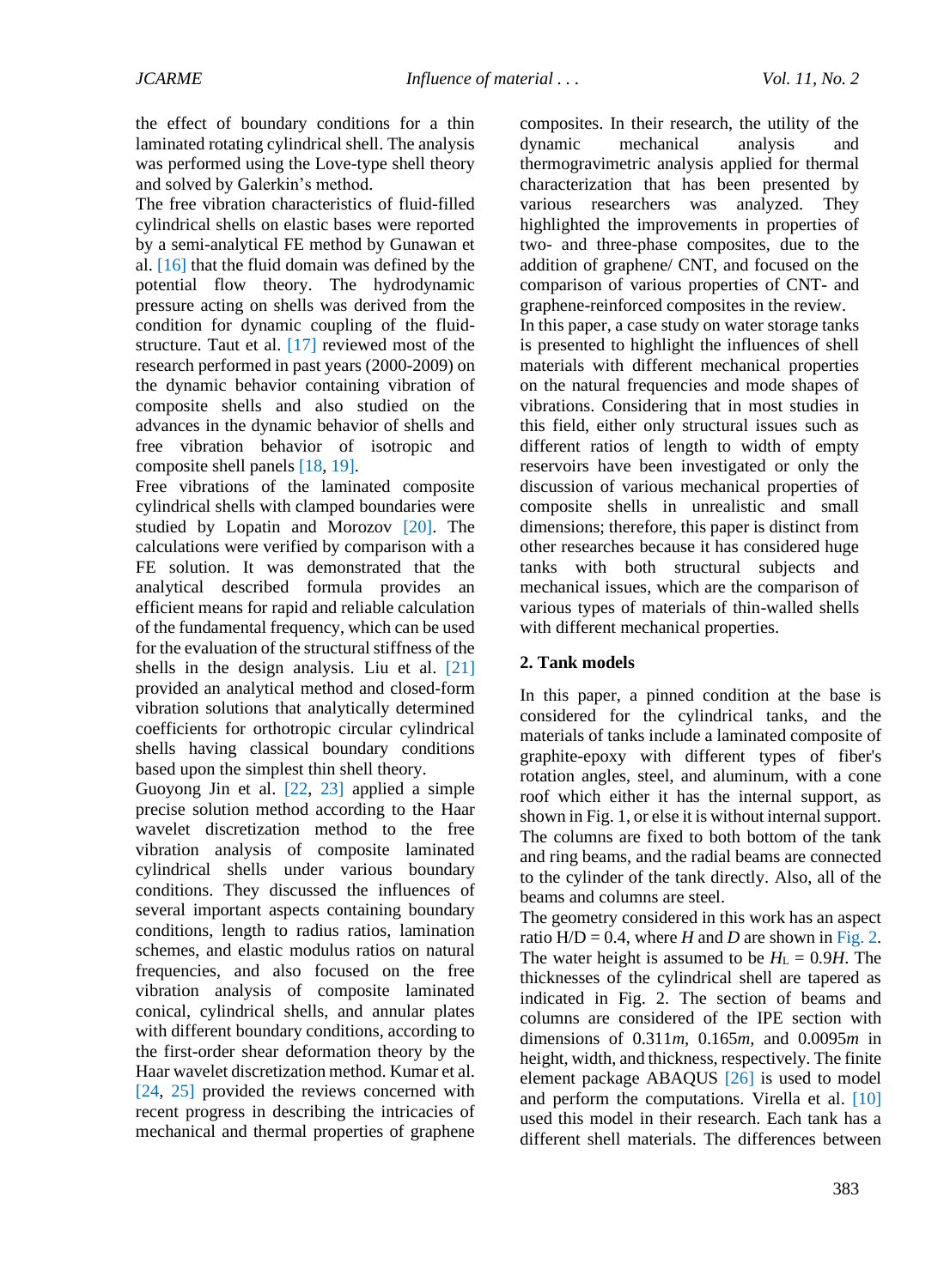graphite-epoxy laminated composites, which have different fibers angles, steel, and aluminum are investigated in this study. Details of all materials are given in Tables 1, 2, and 3.

#### *2.1. Tank-water models*

Only those modes corresponding to the impulsive mode in which there is a coupling action between the tank and water are considered in this paper. The liquid is represented with acoustic 3D finite elements based on linear theory. In addition, an inviscid liquid is considered for the present research. Between the surfaces of water and the tank cylinder and the bottom, the surface tied normal contact is assumed which this contact formulation is based on a master–slave technique that is both surfaces stay in contact throughout the simulation and transmit the normal forces between them. No sloshing waves are considered in this study, and thus no pressure was exerted to the nodes at the free water surface.



**Fig. 1.** Configuration of the internal support of the tank (Lr= the length of rafters, Hc= the height of columns, Nr= the number of rafters, and Nc= the number of columns).

**Table 1.** Mechanical properties of steel tank, aluminum tank, rafters, and liquid.

| Materials properties        | Steel | Aluminum | Fluid<br>(water) |
|-----------------------------|-------|----------|------------------|
| Density $(kg/m3)$           | 7900  | 2700     | 983              |
| Poisson's ratio             | 0.3   | 0.33     |                  |
| Young's modulus<br>(GPa)    | 200   | 70       |                  |
| Bulk modulus<br>$\angle$ Pa |       |          | 2.07             |



**Fig. 2.** Tank model with cone roof:  $t =$  cylinder shell thickness;  $t_r$  = roof shell thickness;  $t_r$  = 0.0127 *m* (roof without internal support);  $t_r = 0.00635$  *m* (roof with internal support);  $t_b =$  bottom shell thickness;  $t_b =$ 0.012 *m.*

| Table 2. Mechanical properties of composite tanks. |  |  |
|----------------------------------------------------|--|--|
|----------------------------------------------------|--|--|

| Materials properties               | Graphite/epoxy |
|------------------------------------|----------------|
| Density $(kg/m3)$                  | 1586           |
| Major poisson's ratio              | 0.3            |
| Longitudinal elastic modulus (Gpa) | 153            |
| Transverse elastic modulus (Gpa)   | 10.9           |
| Shear modulus (GPa)                | 5.6            |

**Table 3.** Fiber's rotation angles of composite tanks**.**

| Shell's<br>thickness<br>(mm) | Layer's<br>number | Composite  | Composite3            |
|------------------------------|-------------------|------------|-----------------------|
| 12.7                         | 10                | Composite1 | $[0/90/45/-45/45]$    |
| 12.0                         | 10                | $[45/-45]$ | $[0/90/45/-45/45]$    |
| 9.50                         | 8                 |            | $[0/90/45/-45]$       |
| 7.90                         | 7                 | Composite2 | [0/90/45/-45/45/90/0] |
| 6.35                         | 6                 | $[0/90]$ , | [0/90/45]             |

#### **3. Theoretical formulation for composite tanks**

*3.1. Energy of shell*

The equations of motion of the laminated cylindrical shell have been derived based on the first-order shear theory. In this theory, the middle surface displacement is referenced, and the displacements of the other points of the shell are related to the middle surface displacement by [14]:

$$
u = u_o(x, \theta) + z \psi_x(x, \theta)
$$
 (1a)

$$
v = v_o(x, \theta) + z \psi_o(x, \theta)
$$
 (1b)

$$
w = w_o(x, \theta) \tag{1c}
$$

where  $u_0$ ,  $v_0$ , and  $w_0$  are the middle surface displacements in the three directions  $x$ ,  $\theta$ , and  $z$ , respectively, as shown in Fig. 3,  $\psi_x$  and  $\psi_\theta$  are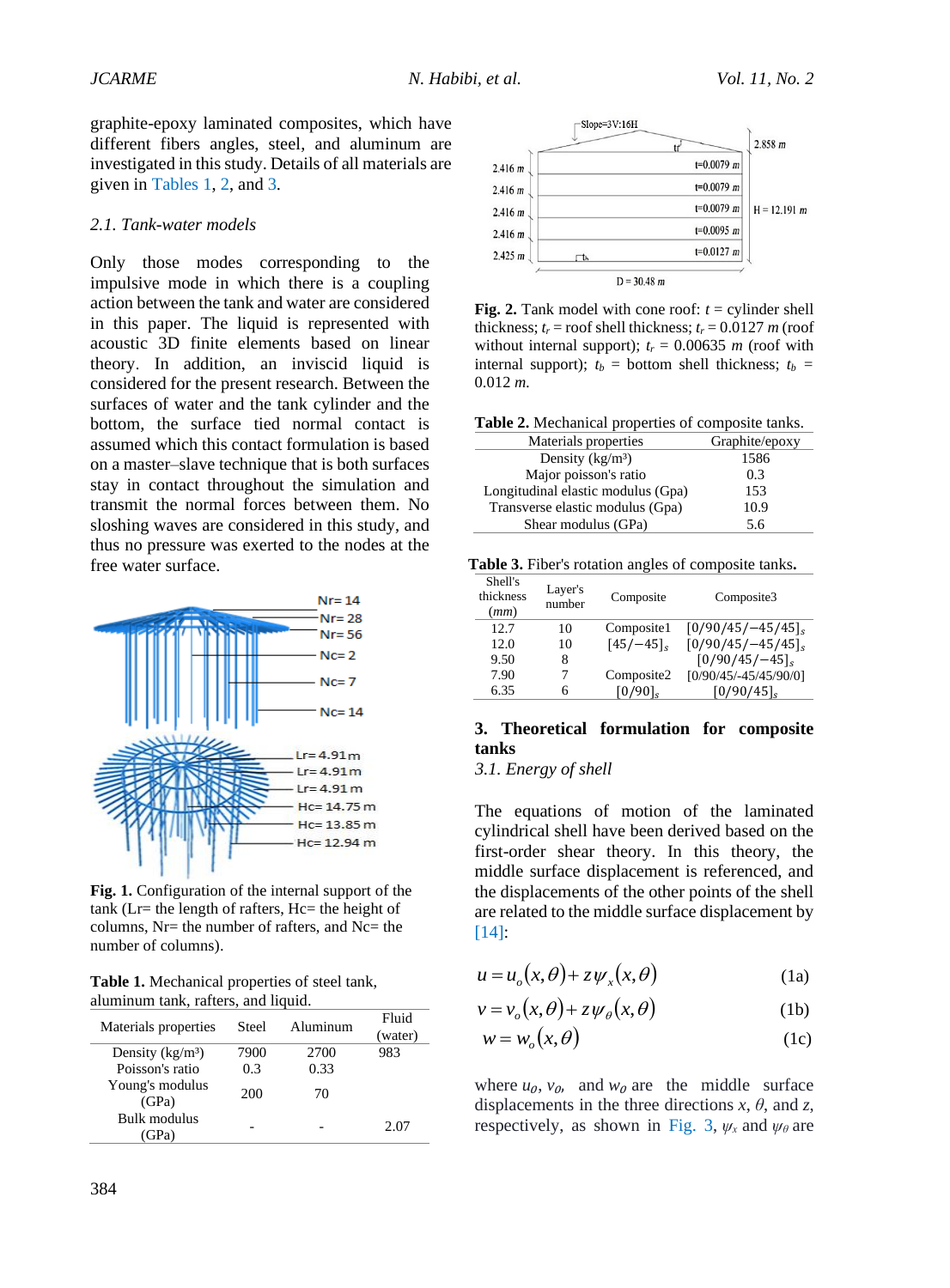the rotations of the middle surface along x and  $\theta$ , and z is the distance of each point from the shell to the middle surface.

By using strain-displacement formulas in the cylindrical system, the strain relations are obtained, and the strain vector including the middle layer strains, the middle layer curves, and the transverse shear values are attained [27]. By the stiffness matrix and the rotation matrix, the shell strain potential energy is obtained, where L is the cylinder length, ε is the strain vector and S is the stiffness matrix [14]:

$$
U_{shell} = \frac{1}{2} \int_0^l \int_0^{2\pi} \varepsilon^T [S] \varepsilon R d\theta dx \tag{2}
$$

The kinetic energy of the shell is calculated using the following expression [14].

$$
T = \frac{1}{2} \int_0^L \int_0^{2\pi} \rho \left[ \left( \frac{\partial u}{\partial t} \right)^2 + \left( \frac{\partial v}{\partial t} \right)^2 + \left( \frac{\partial w}{\partial t} \right)^2 \right] R d\theta dx \quad (3)
$$

where  $[S]$  and  $\varepsilon$  are the stiffness matrix and strain vector, respectively, and for a laminated cylindrical shell,  $\rho$  can be written as:

$$
\rho_T = \sum_{k=1}^{N} \rho_k (h_k - h_{k-1})
$$
\n(4)

where  $\rho_k$  is the density per unit length of the  $k^{\text{th}}$ laminate and N is the number of layers.

#### *3.2. The influence of liquid-structure interaction on the composite shell vibrations*

To investigate the effect of liquid in the tank on the vibration of the shell, a mathematical model is used to analyze the interaction of solid and liquid at their contact surface, which is based on the following assumptions  $[6]$ : liquid flow is a potential flow type, inviscid and incompressible. In this section of the study, the linear wave theory is applied to represent water. The liquid velocity along the cylinder axis is zero.

The effect of liquid surface waves and hydrostatic pressure is not taken into account. The kinetic energy of the liquid resulting from the movement of the liquid due to the displacement of the shell surface is defined as:

$$
T_{fl} = \frac{1}{2} \rho_{fl} \int_0^R \int_0^{2\pi} \int_0^l r v^2 dx d\theta dr \tag{5}
$$

where *v* is the velocity, and  $\rho_{fl}$  is the fluid density. By considering the incompressible liquid as well as ignoring the effects of surface waves, the potential energy of the liquid will be zero.



*3.3. Energy potential function and natural frequency*

By the kinetic and potential energies of the shell and liquid, the energy potential function is formed as follows:

$$
F = T_{fl} + T_{shell} - U_{shell}
$$
 (6)

where  $T_{fl}$  is the kinetic energy of the liquid,  $T_{shell}$  is the kinetic energy of the shell, and  $U_{shell}$  is the shell strain potential energy. The Rayleigh-Ritz method is used to find natural frequencies and mode shapes [14, 27]. This method is based on the principle of minimum potential energy.

According to this method, in order to minimize the potential energy as a function of the coefficients A, B, C, D, E, the derivatives of the total potential energy must be zero relative to the coefficients used in the displacement field and is calculated using the following expression:

$$
\begin{bmatrix} [K] - \omega^2 [M] \end{bmatrix} \begin{bmatrix} A \\ B \\ C \\ D \\ E \end{bmatrix} = 0 \tag{7}
$$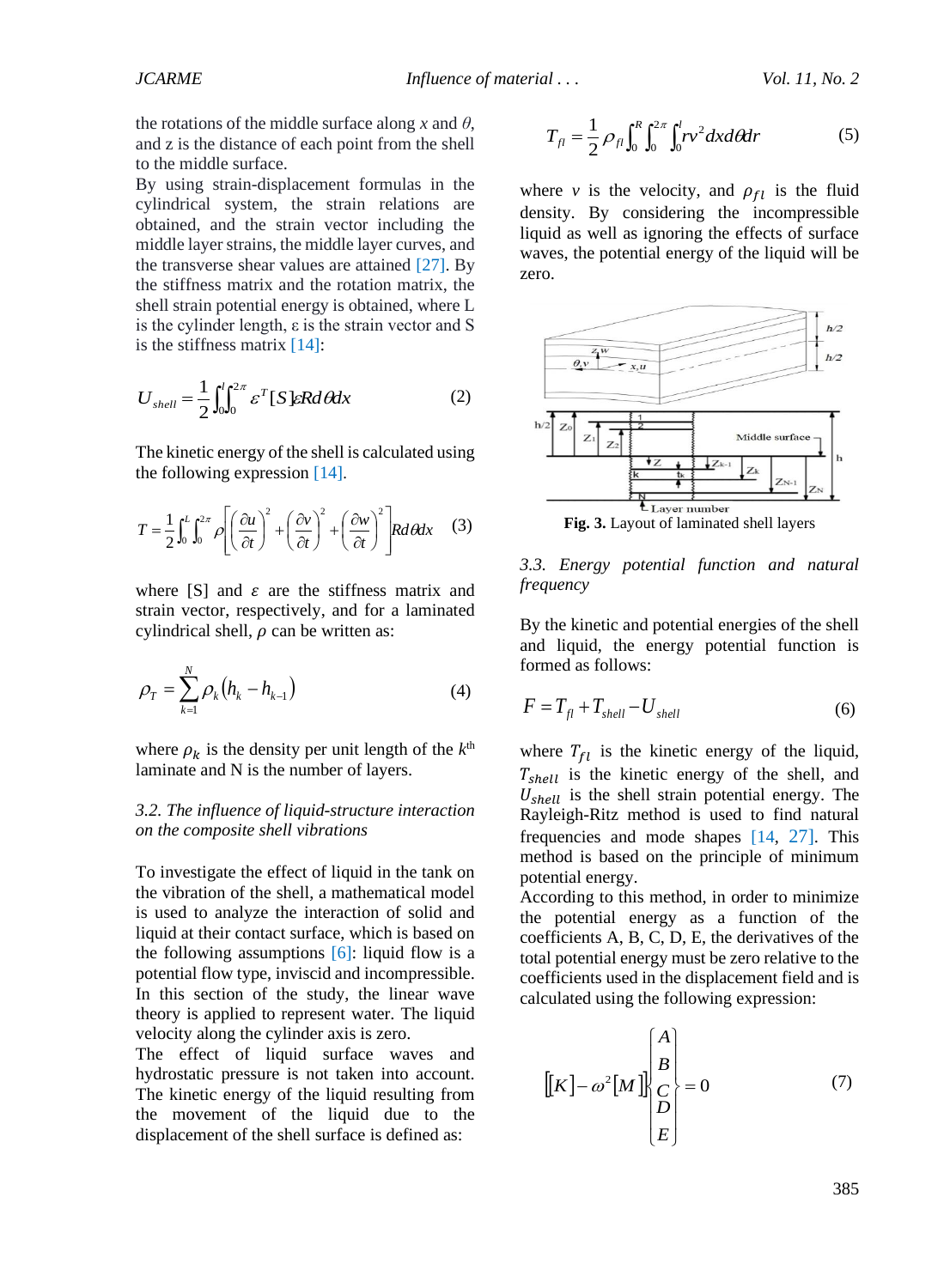which *K* is the structural stiffness matrix and *M* is the mass matrix. The *K* matrix contains the geometrical dimensions and physical properties of the structures [15].

#### *3.4. Verification of FE model*

For verifying results of natural period of vibration gained from FE method with the natural period introduced in Eurocode-8 [28], IITK (Indian Institute of Technology Kanpur) [29], and NZSEE (New Zealand Society for Earthquake Engineering) [30] guideline for seismic design of liquid storage tanks, modal analysis is executed on the model. For the aforementioned codes, the analytical solution for obtaining the fundamental natural period of impulsive mode is as follows:

#### *Eurocode-8:*

$$
T_{imp} = \frac{C_i H}{\sqrt{s}} \sqrt{\frac{\rho R}{E}}
$$
 (8)

The coefficient  $C_i$  is given in Table B.1 reported in Eurocode-8.

#### *IITK GSDMA:*

$$
T_i = C_i \frac{H}{20\sqrt{5tu}} \sqrt{\frac{\rho D}{E}}
$$
 (9)

The following equation is used to determine *Ci*:

$$
C_i = \left(\frac{20\sqrt{5D}}{\sqrt{H}\left(0.46 - 0.3\frac{H_L}{D} + 0.067\left(\frac{H_L}{D}\right)^2\right)}\right) \tag{10}
$$

*NZSEE:*

$$
T_i = \frac{5.61\pi H_L}{k_h} \sqrt{\frac{\rho R}{E}}
$$
(11)

*T<sup>i</sup>* is the fundamental mode of impulsive period (*sec*), D is the nominal tank diameter (*m*), H is the maximum design product level  $(m)$ ,  $t_u$  is the equivalent uniform thickness of the tank shell  $(mm)$ ,  $\rho$  is the density  $(kg/m^3)$ , E is the Young's modulus of elasticity of tank material (Mpa), and  $k_h$  is the period coefficient, which relies on the ratio of the height to the radius of the tank. [30].

In Table 4, the result of FEM computed by eigenvalue modal analysis for the case of a steel tank is compared with the analytical solutions calculated by different codes and numerical result computed by virella et al. [11]. The natural period obtaned by FEM is obviosly in acceptable agreement with analytical formulations and numerical result.

#### *3.5. Validation of finite element mesh*

Meshing FE modeling verified to the optimum state. The FE package ABAQUS [26] is used to perform the computations using S3R triangular elements and S4R quadrilateral elements. The S4R is a shell element, which is a 4-nodes and doubly curved with hourglass control, reduced integration, and finite membrane strain formulation.

A degenerated version of the S4R and a 3-nodes with finite membrane strain formulation is S3R. High mesh refinement is needed for modeling pure bending situations because the element S3R has constant bending and membrane strain approximations. The triangular elements (S3R) are applied in the roof shell, and the quadrilateral (S4R) and triangular (S3R) elements are used in the cylinder shell and bottom shell for the FE model of the tank. The number of shell elements used in the FE meshes for the Model is 12170 elements.

A 3D view of one of the tank models with its corresponding FE mesh is illustrated in Fig. 4. The presented water elements in ABAQUS are AC3D8R. They are solid, 8-nodes, and linear acoustic brick elements. In the model, the water mesh has 46278 acoustic elements. The boundary conditions are illustrated in Fig. 5.



**Fig. 4.** Typical FE mesh for the model.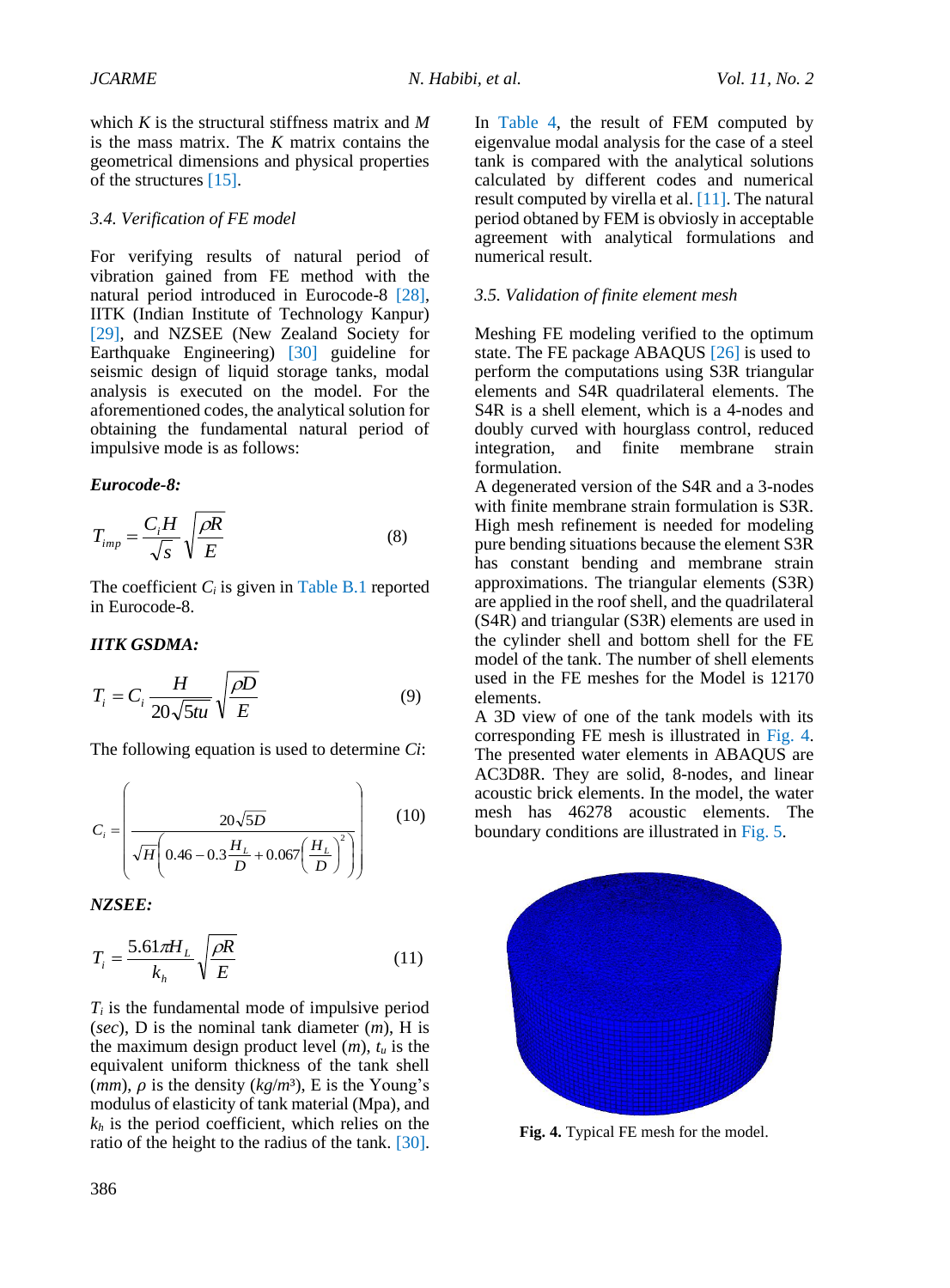

**Fig. 5.** Conditions assumed for the 3D tank-water finite element model.

**Table 4.** Comparison between fundamental period of vibration obtained from different methods

| Different         | Fundamental | <b>Difference</b> |
|-------------------|-------------|-------------------|
| methods           | period (s)  | (% )              |
| Eurocode-8        | 0.2140      | 4.95              |
| <b>IITK GSDMA</b> | 0.2030      | 0.19              |
| <b>NZSEE</b>      | 0.2070      | 1.73              |
| Virella et al.    | 0.2100      | 3.14              |
| Present study     | 0.2034      |                   |

#### **4. Numerical results**

*4.1. Tanks without internal support*

The first 40 natural frequencies for the models without internal support tanks, listed in Tables 5, are in the ranges of 2.80-5.57, 2.85-5.70, 2.77- 5.61, 2.83-6.26, and 3.06-6.81, respectively, for steel tank, aluminum tank, first composite tank, second composite tank, and third composite tank. For duplicated symmetrical natural frequencies obtained, merely the odd natural frequencies presented in the table. As shown in Table 5, in all tanks without internal support and most of the early modes, only roof mode shapes can be seen. In the steel tank in 7 modes between modes 23 to 35, cylinder modes are predominant and in modes 37 and 40, both roof and cylinder mode shapes can be seen simultaneously.

In the aluminum tank, in the 6 modes between 25 and 33 and 40<sup>th</sup> mode, only the cylinder mode and the modes 35 and 37 both the roof and cylinder modes are dominant. In the first type of composite tank, there is cylinder mode between modes 23 to 40 except for mode 35. In the composite2 tank, in the modes 25, 27, 31, 37, and 40, the cylinder mode is dominant and in the two modes, 33 and 35 both the cylinder and the roof mode shapes are observed. In the third type of composite tank, in the modes 27, 29, and 35, the

cylinder mode predominant and in modes 31, 33, and 37 both cylinder and roof modes are observed.

According to Table 5, in tanks without internal supports, in the lower modes, the composite1 tank vibrates at a lower frequency than the other tanks and thus has less rigidity. Then the steel tank, the second type of composite tank, the aluminum tank, and the composite3 tank, vibrate at higher frequencies respectively, and thus the rigidity of the tanks is as mentioned. But at higher modes, after the first type of composite tank, respectively, the steel tank, the aluminum tank, the composite2 tank, and the composite3 tank, vibrate at higher frequencies, which means that at the higher modes, the composite2 tank is more rigid than the aluminum tank. For the steel tank without internal support, the natural frequencies ranged from 2.8-5.57 Hz.

Natural frequencies from 2.85-5.7 Hz, 2.77-5.61 Hz, 2.83-6.26 Hz, and 3.1-6.81 Hz are obtained respectively for the aluminum, composit1, composit2, and composit3. For the models without internal support, the cylinder modes and the roof modes are specified by a wave pattern, as shown in Fig. 8. The defined modes as a circumferential wave pattern meet the  $cos(n\theta)$ classification, in which " $\theta$ " is the angular coordinate in the circumferential direction, and "n" is the number of circumferential waves, described by Amabili. [31] and Williston and Haroun [32]. The variations of the natural frequencies corresponding to the first cylinder and roof modes for the tanks without internal support and rafters-supported roofs are presented in Fig. 6.

#### *4.2. Tanks with internal support*

The natural frequencies of the first 40 modes for tanks with internal support are presented in Tables 6, which are in the ranges of 4.99-9.42, 5.65-9.72, 4.77-9.19, 5.08-9.58, and 6.56-11.42, respectively, for steel tank, aluminum tank, composite1 tank, composite2 tank, and composite3 tank. In all of them, only the cylindrical shell modes are dominant, resulting from the presence of internal supports, so that the stiffness of the roof is increased to such an extent that the cylindrical shell is the most flexible part of the tank.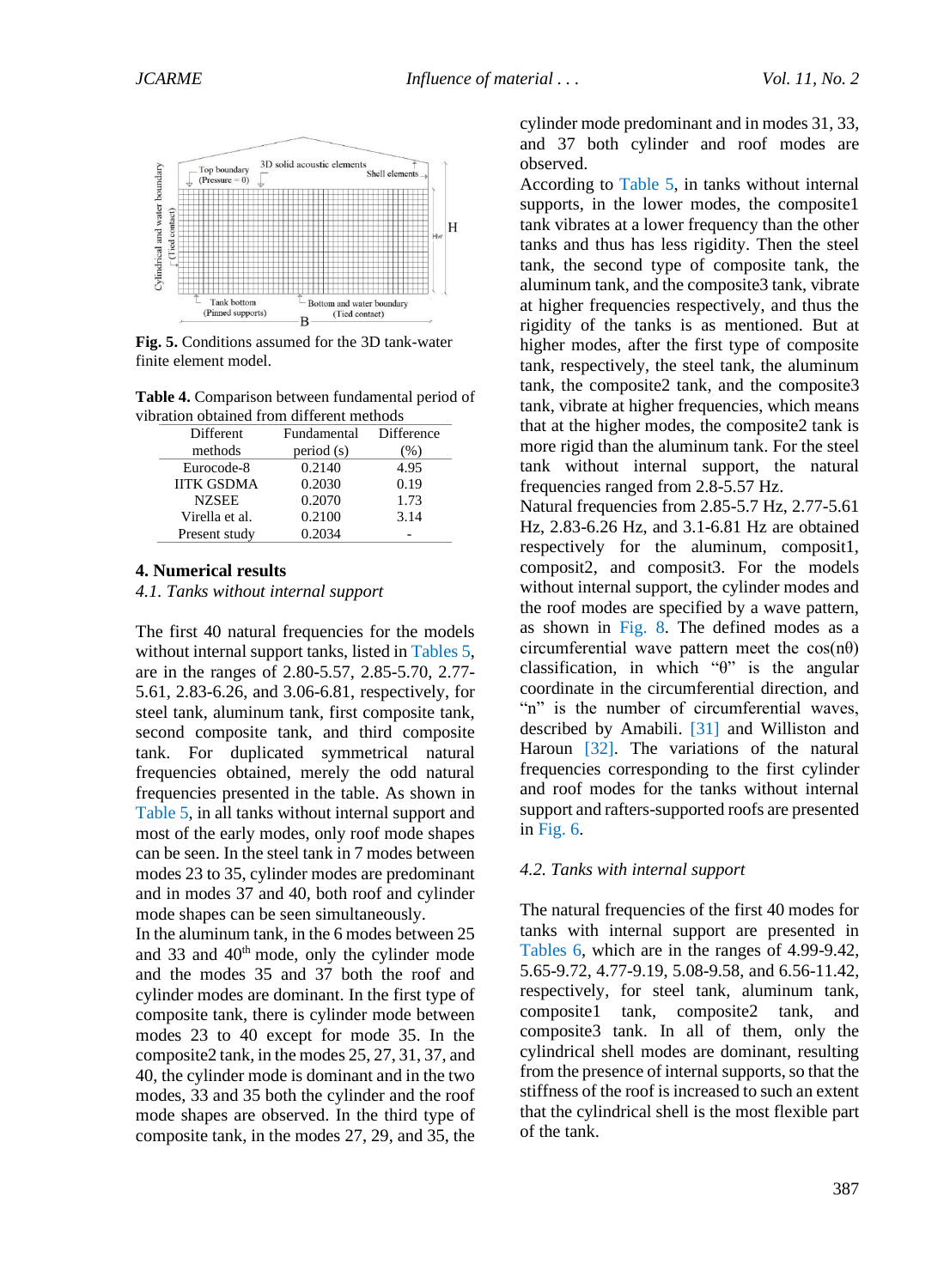**Table 5.** Natural frequency for tanks model without internal support (Hz).

| Mode | Steel               | Al                  | Composite             | Composite<br>2      | Composite<br>3      |
|------|---------------------|---------------------|-----------------------|---------------------|---------------------|
| 1    | 2.7997b             | 2.8469 <sup>b</sup> | $2.7747$ <sup>b</sup> | 2.8301 <sup>b</sup> | 3.0557 <sup>b</sup> |
| 3    | 2.8352 <sup>b</sup> | 2.8854 <sup>b</sup> | 2.8592b               | 2.8749b             | 3.0747 <sup>b</sup> |
| 5    | 2.9780 <sup>b</sup> | 3.0250 <sup>b</sup> | 2.8713 <sup>b</sup>   | 2.9231b             | 3.4556 <sup>b</sup> |
| 7    | 2.9928b             | 3.0468 <sup>b</sup> | 3.0382b               | 3.0384 <sup>b</sup> | 3.4701 <sup>b</sup> |
| 9    | 3.2437b             | 3.3048b             | 3.3670 <sup>b</sup>   | 3.2714b             | 3.7515 <sup>b</sup> |
| 11   | 3.4772 <sup>b</sup> | 3.5493 <sup>b</sup> | 3.4390 <sup>b</sup>   | 3.5071 <sup>b</sup> | 4.0649b             |
| 13   | 3.5819b             | 3.6506 <sup>b</sup> | 3.5162 <sup>b</sup>   | 3.8209b             | 4.1672 <sup>b</sup> |
| 15   | 3.6399b             | 3.6903 <sup>b</sup> | 3.7795 <sup>b</sup>   | 4.1173 <sup>b</sup> | 4.3038b             |
| 17   | 3.9702 <sup>b</sup> | 4.0481 <sup>b</sup> | 4.2003 <sup>b</sup>   | 4.2556 <sup>b</sup> | 4.5146 <sup>b</sup> |
| 19   | 4.4190 <sup>b</sup> | 4.5072 <sup>b</sup> | 4.6695 <sup>b</sup>   | 4.7285b             | 4.9899b             |
| 21   | 4.8192 <sup>b</sup> | 4.9170 <sup>b</sup> | 4.6902 <sup>b</sup>   | 5.2532b             | 5.5238b             |
| 23   | 4.9155              | 5.0158b             | 4.7437                | 5.5676b             | 6.0843 <sup>b</sup> |
| 25   | 4.9312              | 5.0466              | 4.7582                | 5.6339              | 6.1912 <sup>b</sup> |
| 27   | 4.9330              | 5.0490              | 4.8372                | 5.6372              | 6.5410              |
| 29   | 5.0264              | 5.1449              | 4.8962                | $5.6865^{\rm b}$    | 6.5426              |
| 31   | 5.0346              | 5.3265              | 5.0209                | 5.7411              | 6.6709c             |
| 33   | 5.2044              | 5.3647              | 5.1790                | 5.7534c             | 6.6791c             |
| 35   | 5.2484              | 5.5806 <sup>c</sup> | 5.1970 <sup>b</sup>   | 5.8174 <sup>c</sup> | 6.6824              |
| 37   | 5.4558 <sup>c</sup> | 5.5856 <sup>c</sup> | 5.2812                | 5.9505              | 6.7725c             |
| 40   | 5.5663 <sup>e</sup> | 5.7001              | 5.6073                | 6.2553              | 6.8097 <sup>b</sup> |

<sup>a</sup> The natural frequencies indicate cylinder mode shapes unless otherwise demonstrated.

<sup>b</sup> The natural frequencies indicate roof mode shapes.

ᶜ The natural frequencies indicate cylinder and roof mode shapes simultaneously.



Fig. 6. The natural frequencies corresponding to the first cylinder and roof modes, for without internal support and rafters-supported tanks.

As shown in Fig. 6, the internal supports have almost no effect on the value of the fundamental frequencies of the cylindrical shell [11], while the internal supports have a considerable effect on the roof's stiffness, so that no roof vibration modes are observed in the tanks with the internal support. Although at modes much higher than the modes investigated in this study, the vibration of the roof somewhat can be seen, but in tanks without internal support which roof shell thickness is twice that of the tanks with internal support, from the first modes, the roof mode shapes can be seen. This indicates that the internal support causes the dominant modes to be cylinder modes, and the roof modes to be

predominant in the tanks without internal support. Thus, internal supports have a significant role in the overall dynamic behavior of the tanks.

According to Table 6, in tanks with internal support, composite tank1 vibrates at a lower frequency than other tanks, which means that it has the least rigidity among the tanks. Then steel, aluminum, composite2, and third composite tank vibrate at higher frequencies, which means the third composite tank has the highest rigidity among these tanks. The mode shapes for the cylinder in the rafter-supported tank, and for the roof in the tank without internal support present with a wave pattern around the circumference, as shown in Figs. 7 and 8.

The lateral vibration modes of cylindrical shells were classified into two types by Amibili [26], Williston, and Haroun [27]. The first type was recognized as "cos  $(\theta)$ " for that a single cosine wave of deflection is found, which "θ" is the angular coordinate in the circumferential direction. The second type was identified as "cos  $(n\theta)$ " for that the deformation of the shell corresponds to the number (n) of circumferential waves. As shown in Fig. 7, the typical circumferential pattern of displacements was illustrated here for the rafters-supported tanks, which is corresponds to the cos  $(n\theta)$ classification determined in references [26, 27].

Table **6.** Natural frequency for tanks model with internal support (Hz).

|      |        |        | Composite | Composite | Composite |
|------|--------|--------|-----------|-----------|-----------|
| Mode | Steel  | Al     | 1         | 2         | 3         |
| 1    | 4.9888 | 5.0782 | 4.7689    | 5.6508    | 6.5611    |
| 3    | 4.9901 | 5.0823 | 4.7852    | 5.6563    | 6.5617    |
| 5    | 5.0788 | 5.1778 | 4.8630    | 5.7577    | 6.7017    |
| 7    | 5.0976 | 5.1809 | 4.9213    | 5.7799    | 6.7071    |
| 9    | 5.2516 | 5.3591 | 5.0452    | 5.9665    | 6.9632    |
| 11   | 5.3100 | 5.3951 | 5.2041    | 6.0134    | 7.0179    |
| 13   | 5.4989 | 5.6151 | 5.3026    | 6.2692    | 7.3332    |
| 15   | 5.6429 | 5.7240 | 5.6237    | 6.3778    | 7.4875    |
| 17   | 5.8131 | 5.9372 | 5.6606    | 6.6609    | 7.7987    |
| 19   | 6.1122 | 6.1921 | 6.0058    | 6.8704    | 8.1679    |
| 21   | 6.1830 | 6.3176 | 6.2819    | 7.1328    | 8.3296    |
| 23   | 6.6088 | 6.7536 | 6.4312    | 7.5130    | 8.3501    |
| 25   | 6.6971 | 6.7813 | 6.9048    | 7.5176    | 8.9773    |
| 27   | 7.0805 | 7.2378 | 7.1426    | 7.6789    | 9.0213    |
| 29   | 7.4469 | 7.5352 | 7.4173    | 8.2961    | 9.6699    |
| 31   | 7.5992 | 7.7689 | 7.9670    | 8.3374    | 10.0940   |
| 33   | 8.1863 | 8.3186 | 7.9701    | 8.3446    | 10.1070   |
| 35   | 8.7692 | 8.4671 | 8.2793    | 8.9791    | 10.4290   |
| 37   | 8.7738 | 8.9680 | 8.5271    | 9.3713    | 11.2510   |
| 40   | 9.4212 | 9.5812 | 9.1925    | 9.7247    | 11.4190   |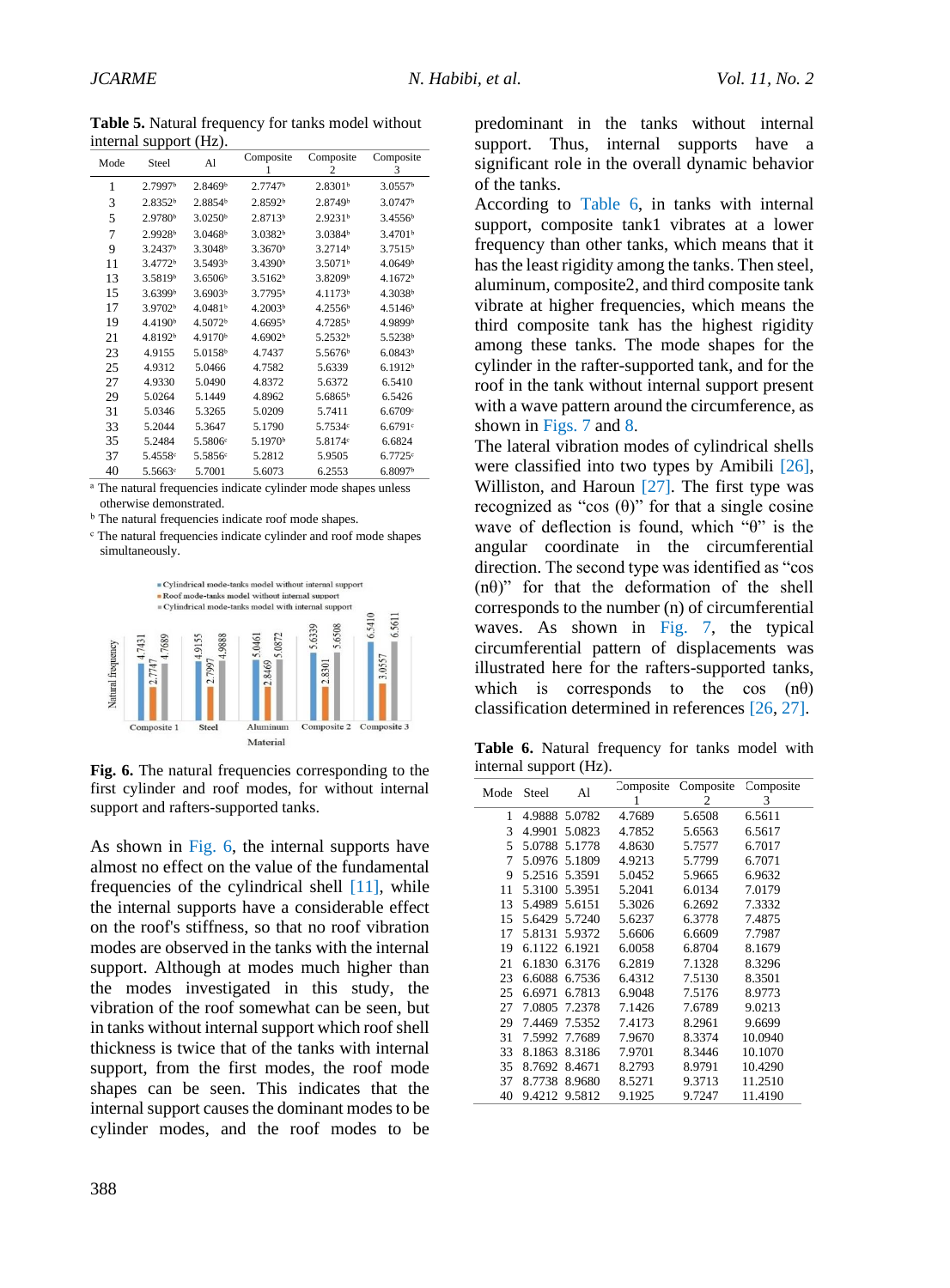#### **5. Comparison between different materials of tank**

Among the tanks with different materials and considering the first impulsive mode of cylindrical tanks, in both types of tanks with internal support and without internal support, according to Table 7 and Fig. 6, the first type of composite tank has the lowest natural frequency. The natural frequencies of the first impulsive mode of the cylindrical shell of the steel tank increase about 5%, aluminum tank 6%, second type of composite tank 19%, and third type of composite tank 38% compared to the composite1 tank.

As a result, the third type of composite tank is considerably more rigid than the other types. Since graphite/epoxy is used in all composite tanks, so they have the same mass and differ only in the angles of the fibers. Therefore, the angles of the fibers considerably influence the stiffness of the composite tanks.

The difference in the frequencies of the impulsive mode in the laminated composites indicates the importance of fiber orientation in dynamic problems. For the reason that the laminated composite mass is lower than steel mass, it can be expected that the first type of composite tank will vibrate at a higher natural frequency. However, it is observed that due to the angles of the fibers in the first type of composite tank, the stiffness reduces more than in other tanks. Therefore, the first type of composite tank has a lower impulsive natural frequency than the steel tank.

According to the natural frequency formula, which has a direct relation to stiffness and an inverse relation to mass, this ratio for steel is larger than the first type of composite. It is due to the dominance of stiffness over mass. Also, this ratio is higher for the second and third types of composites compared to the first type of composite. Considering that composites have the same mass but differ in stiffness, so it proves the importance of fibers orientation in the composites. Furthermore, this ratio for steel shows the fact that mass has a dominant role over its high stiffness.

As shown in Fig. 6 and Table 7, aluminum has a higher frequency than the first type of composite.

**Table 7.** Lowest natural frequency (Hz), for the different materials.

| Associated with tank cylinder vibration |                                     |                 |  |  |  |  |
|-----------------------------------------|-------------------------------------|-----------------|--|--|--|--|
|                                         | Roof condition                      |                 |  |  |  |  |
| Material                                | Without                             | Rafters-support |  |  |  |  |
|                                         | support roof                        | roof            |  |  |  |  |
| Steel                                   | 4.9155                              | 4.9888          |  |  |  |  |
| Aluminum                                | 5.0461                              | 5.0782          |  |  |  |  |
| Composite 1                             | 4.7431                              | 4.7689          |  |  |  |  |
| Composite 2                             | 5.6339                              | 5.6508          |  |  |  |  |
| Composite 3                             | 6.541                               | 6.5611          |  |  |  |  |
|                                         | Associated with tank roof vibration |                 |  |  |  |  |
|                                         | Roof condition                      |                 |  |  |  |  |
| Material                                | Without                             | Rafters-support |  |  |  |  |
|                                         | support roof                        | roof            |  |  |  |  |
| <b>Steel</b>                            | 2.7997                              | Not found       |  |  |  |  |
| Aluminum                                | 2.8469                              | Not found       |  |  |  |  |
| Composite 1                             | 2.7747                              | Not found       |  |  |  |  |
| Composite 2                             | 2.8301                              | Not found       |  |  |  |  |
| Composite 3                             | 3.0557                              | Not found       |  |  |  |  |

Therefore, it has a higher stiffness-to-mass ratio. Regarding that, aluminum has a greater mass than composite, so it should have higher stiffness. Due to the composites having less mass and more modulus of elasticity, it can be expected that as the second and third types of composites, the first type of composite have been a higher frequency than aluminum, but the only reason for reducing the frequency and stiffness is the angles of the fibers in the composite1. In the comparison between aluminum and steel, aluminum has a lower mass and stiffness than steel. However, it has a higher stiffness-to-mass ratio, so the natural frequency for aluminum is greater than steel. Similarly, in the comparison between aluminum and the second and third types of composites, the composites have lower mass and a larger modulus of elasticity. Also, unlike composite 1, they have appropriate fibers orientation that increases their stiffness, so they have a higher natural frequency than aluminum. First vibration mode for cylinder tank with/no internal supports illustrated in Figs. 7 and 8.

As shown in Figs. 9 and 10, for the cylindrical modes, at the circumferential waves corresponding to the fundamental frequencies in each of the tanks, the effect of the shell material on the natural frequency of the first vibrational mode of the cylinder is less because the diagrams are closer together.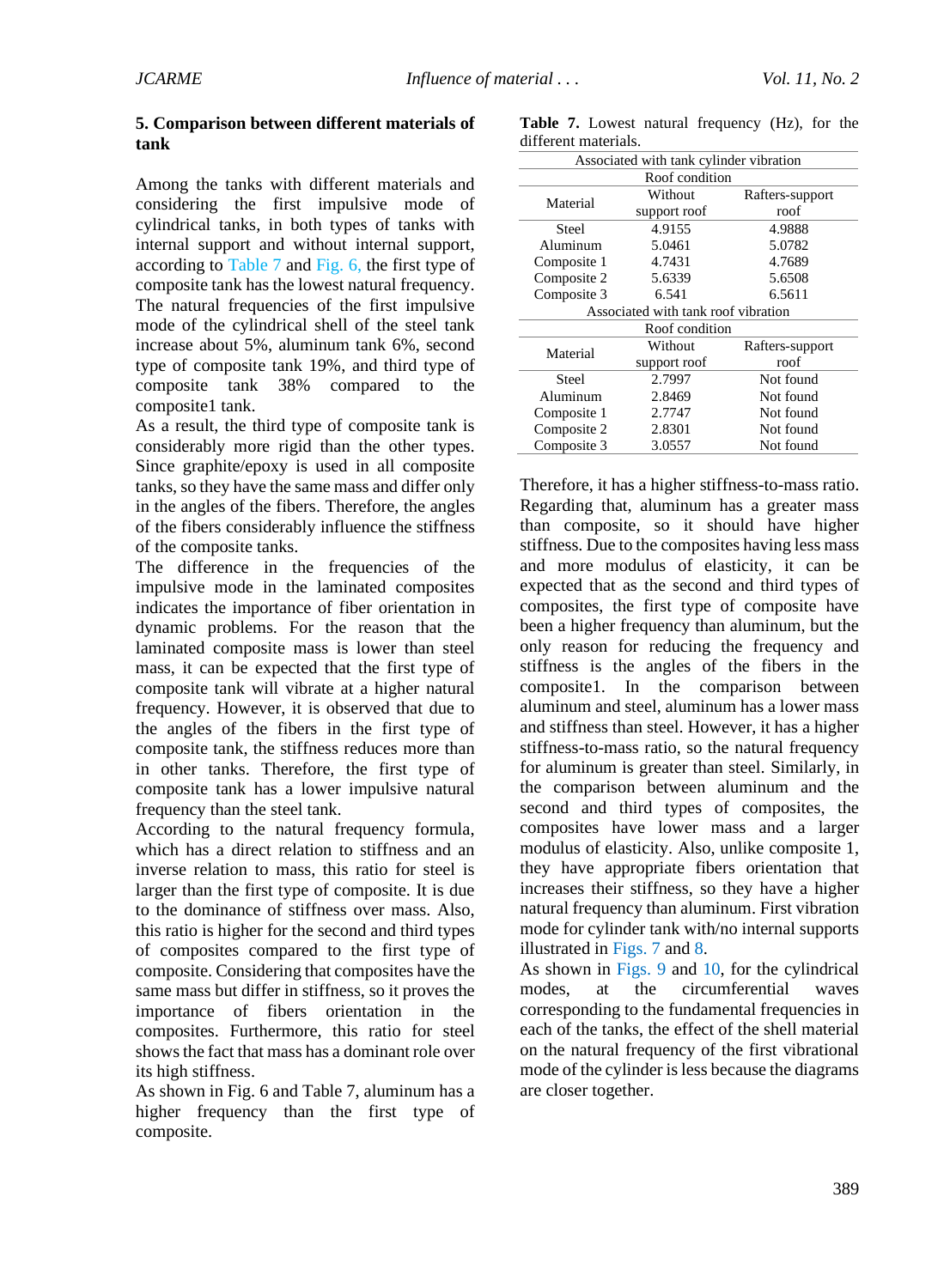

**Fig. 7.** First vibration mode of the cylinder for the internal supported tank.



**Fig. 8.** First tank roof vibration mode for noninternal supported tank.

However, as shown in Table 7, the composite3 tank has the highest fundamental frequency and the composite1 tank has the lowest fundamental frequency among all the tanks.

With increasing the circumferential waves number, the effect of shell material on the second and third types of composite tanks increases as compared to steel, aluminum, and the first type composite tanks. And, the diagrams of the composites 2 and 3 tanks, which are nearly identical at higher circumferential waves, compared to the diagrams of steel, aluminum, and the composite1 tanks, which are nearly identical, there is a significant difference in frequencies corresponding to the first vibrational mode of the cylindrical part (cylinder mode). As the circumferential wave declines, the difference of this effect (shell material) between the composite 2 and 3 tanks is also observed. As observed in Fig. 10, the composite3 tank has a higher vibrational first mode natural frequency, approximately in all of the circumferential

waves investigated. By reducing the circumferential waves, the composite2 tank has the lowest natural frequency compared to other tanks. It can be observed in Fig. 9 that in the first composite tank, with decreasing circumferential wave, the natural frequencies of the first cylinder mode are similar to that of the composite3 tank, and with the increasing circumferential wave, the difference between the frequencies of these two tanks increases.

Aluminum and steel tanks have approximately similar frequencies at all circumferential waves, as shown in Fig. 9, their diagrams are nearly identical over the whole path. Also, as illustrated in Fig. 11 for the roof modes, in the circumferential waves corresponding to the fundamental modes, similar to the result obtained for the cylindrical shell, the effect of the shell material on the natural frequency of the first vibrational mode of the roof is less.

Fig. 12 illustrates the angular orientation effect of fibers of each layer on the vibrational behavior of the laminated cylindrical shells. In circumferential waves corresponding to the fundamental frequencies, as summarized in Table 7, the third composite tank has the highest natural frequency, and the composite1 tank has the lowest natural frequency of the roof modes. In all circumferential waves, the composite3 tank has the highest natural frequency of the first roof vibrational mode.



**Fig. 9.** The natural frequency variation of cylinder modes versus the number of circumferential wave n and axial half-wave number  $m = 1$  for tanks without internal support.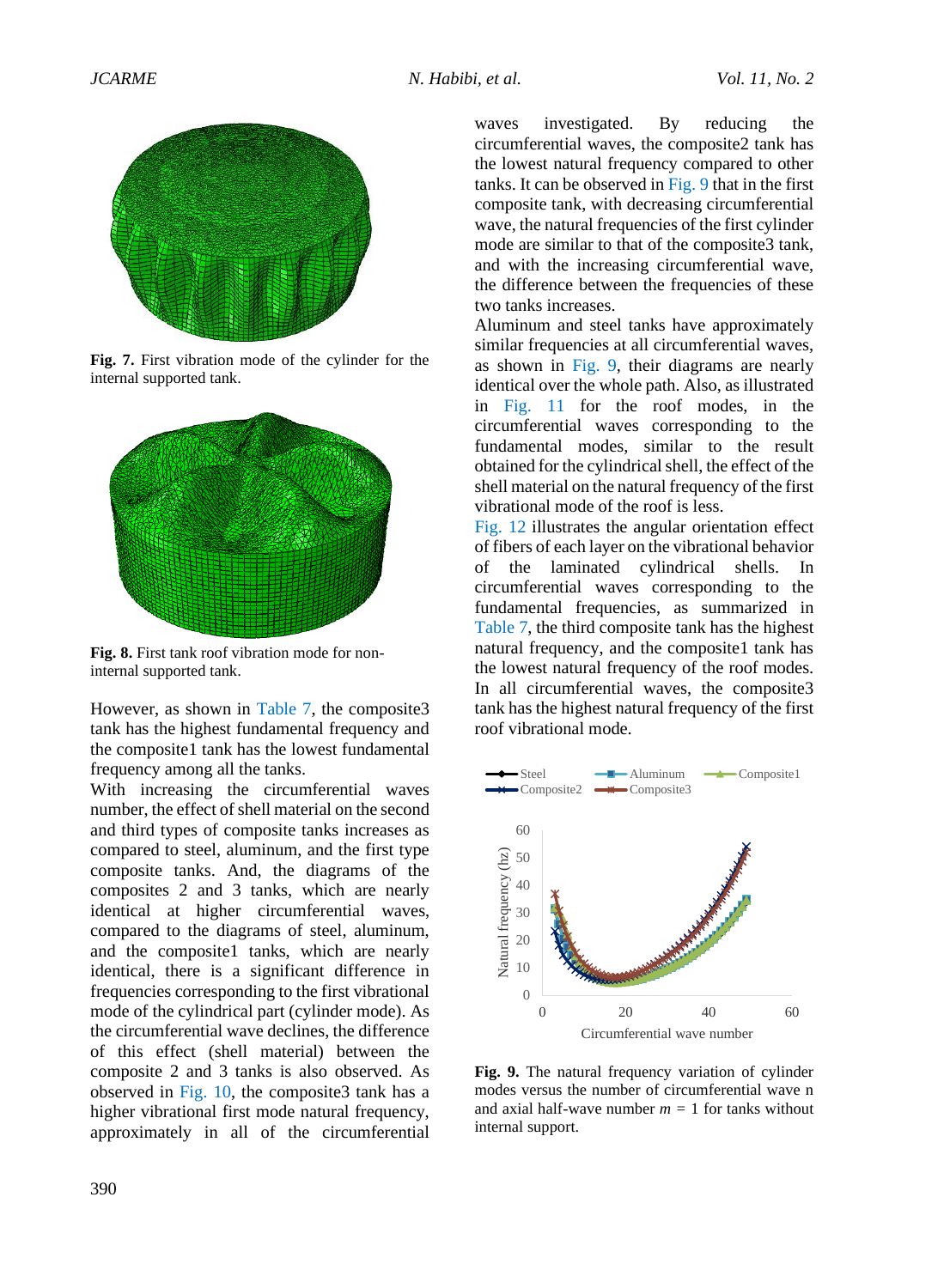

**Fig. 10.** The natural frequency variation of cylinder modes versus the number of circumferential wave n and axial half-wave number  $m = 1$  for tanks with internal support.



Fig. 11. The natural frequency variation of roof modes versus the number of circumferential wave n and axial half-wave number  $m = 1$  for tanks without internal support.

With the increase of the circumferential wave, the steel tank has the lowest natural frequency and with the decrease of the circumferential wave, initially, the composite1 tank and then the composite2 tank have the lowest natural frequency of the first roof vibrational mode. It can be seen from Figs. 9 and 10 that the internal support has approximately no effect on the value of the first vibration modes of the cylindrical shell corresponding to a wide range of the different number of circumferential waves. For all tanks, this difference is less than 2%, which is higher in tanks with internal support. Thus, the internal support adds less than 2% to the rigidity of the cylindrical shell. However, it can be seen from Tables 8 and 9 and Fig. 13 that the effect of the internal supports on the cylindrical shell vibrations is quite evident in the small range of the smallest number of circumferential waves, in order that the difference in natural frequencies between tanks without internal support and tanks with internal support in the lowest number of circumferential waves (*n*=3) for steel, aluminum, and the composite3 tanks is about 8%, for the composite2 tank is 7% and for the composite1 tank is about 16%.



**Fig. 12.** The natural frequency variation of cylinder modes versus the number of circumferential wave n and axial half-wave number  $m = 1$  for laminated composite tanks.



**Fig. 13.** Comparison of the natural frequency of cylinder modes with the number of circumferential wave n and axial half-wave number  $m = 1$  for tanks with internal support and tanks without internal support.

ªLegend: related to tanks with internal support.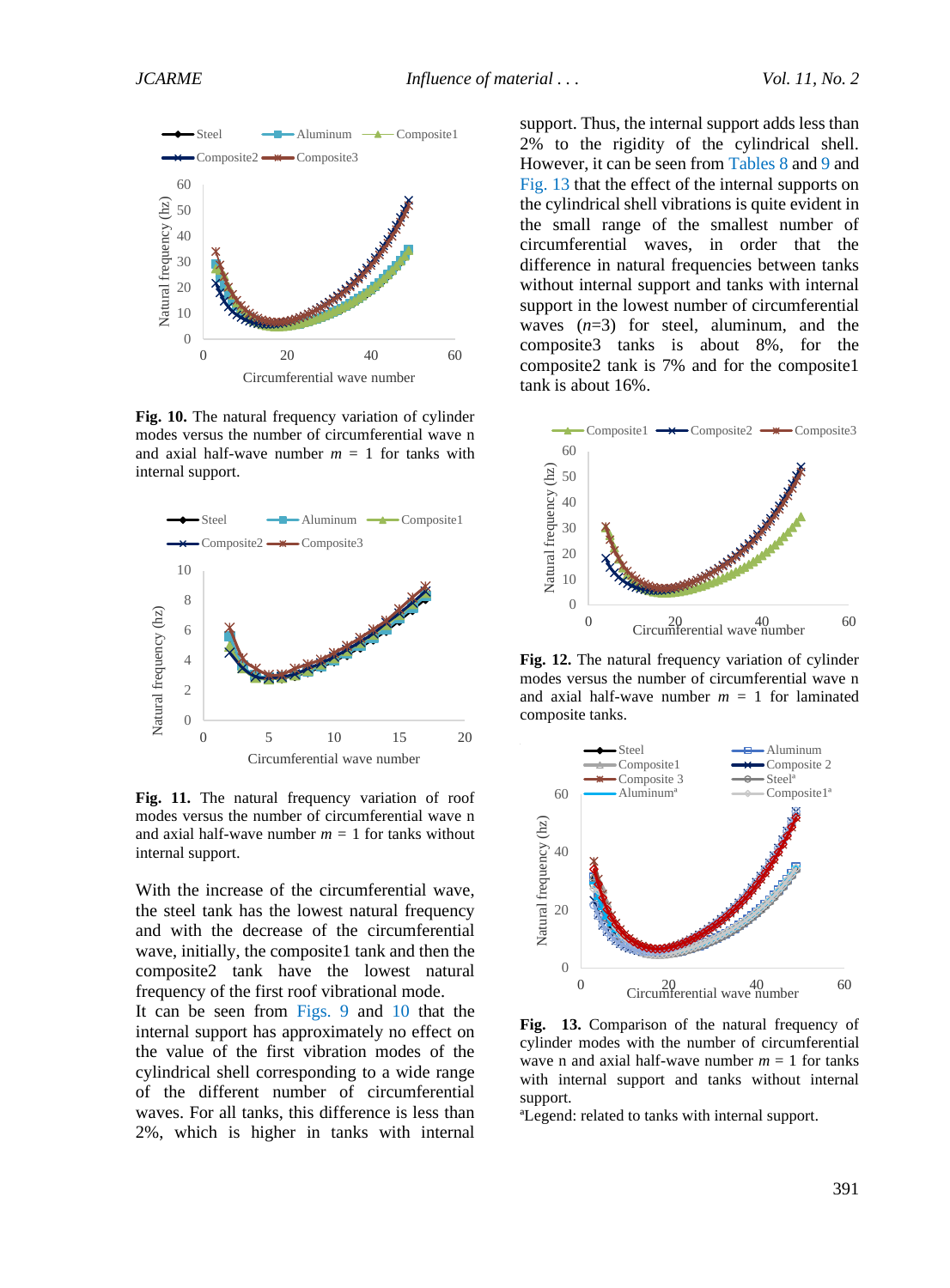**Table 8.** Comparison of the natural frequency of cylinder modes with the number of circumferential wave *n* and axial half-wave number  $m = 1$  for tanks without internal support.

| Tanks with self-supported roofs |        |        |            |            |            |
|---------------------------------|--------|--------|------------|------------|------------|
| $\boldsymbol{n}$                | Steel  | A1     | Composite1 | Composite2 | Composite3 |
| $\overline{3}$                  | 30.998 | 31.298 | 31.855     | 23.289     | 36.856     |
| $\overline{\mathcal{L}}$        | 25.674 | 25.929 | 30.226     | 18.277     | 30.641     |
| 5                               | 21.302 | 20.568 | 27.262     | 14.689     | 25.494     |
| 6                               | 17.784 | 17.418 | 22.305     | 12.591     | 21.366     |
| 7                               | 14.750 | 14.861 | 17.968     | 10.841     | 18.098     |
| 8                               | 12.809 | 12.922 | 14.540     | 9.4353     | 15.422     |
| 9                               | 10.995 | 11.092 | 11.836     | 8.3756     | 13.237     |
| 10                              | 9.5204 | 9.6315 | 9.8504     | 7.5157     | 11.558     |
| 11                              | 8.3740 | 8.5105 | 8.3155     | 6.8824     | 10.192     |
| 12                              | 7.4156 | 7.5459 | 7.1632     | 6.3709     | 9.0679     |
| 13                              | 6.6530 | 6.7786 | 6.2808     | 6.0318     | 8.1851     |
| 14                              | 6.0000 | 6.1210 | 5.6268     | 5.7527     | 7.5062     |
| 15                              | 5.5818 | 5.7001 | 5.1790     | 5.6372     | 7.0057     |
| 16                              | 5.2478 | 5.3640 | 4.8953     | 5.6339     | 6.6709     |
| 17                              | 5.0335 | 5.1486 | 4.7565     | 5.7398     | 6.5419     |
| 18                              | 4.9307 | 5.0461 | 4.7431     | 5.9505     | 6.5410     |
| 19                              | 4.9155 | 5.0486 | 4.8367     | 6.2553     | 6.6821     |
| 20                              | 5.0259 | 5.1446 | 5.0209     | 6.6483     | 6.9450     |
| 21                              | 5.2039 | 5.3259 | 5.2812     | 7.1217     | 7.3158     |
| 22                              | 5.4558 | 5.5806 | 5.6064     | 7.6698     | 7.7830     |
| 23                              | 5.7739 | 5.9067 | 5.9875     | 8.2875     | 8.3347     |
| 24                              | 6.1497 | 6.2898 | 6.4175     | 8.9714     | 8.9619     |
| 25                              | 6.5777 | 6.7264 | 6.8908     | 9.7190     | 9.6579     |
| 26                              | 7.0539 | 7.2127 | 7.4059     | 10.530     | 10.419     |
| 27                              | 7.5758 | 7.7458 | 7.9607     | 11.404     | 11.244     |
| 28                              | 8.1415 | 8.3240 | 8.5545     | 12.341     | 12.132     |
| 29                              | 8.7508 | 8.9470 | 9.1876     | 13.344     | 13.082     |
| 30                              | 9.4042 | 9.6163 | 9.8616     | 14.413     | 14.097     |
| 31                              | 10.103 | 10.326 | 10.577     | 15.553     | 15.181     |
| 32                              | 10.848 | 11.089 | 11.337     | 16.765     | 16.334     |
| 33                              | 11.643 | 11.902 | 12.143     | 18.053     | 17.562     |
| 34                              | 12.488 | 12.767 | 12.997     | 19.421     | 18.867     |
| 35                              | 13.387 | 13.687 | 13.904     | 20.873     | 20.254     |
| 36                              | 14.344 | 14.665 | 14.865     | 22.415     | 21.728     |
| 37                              | 15.352 | 15.697 | 15.849     | 24.052     | 23.293     |
| 38                              | 16.433 | 16.800 | 16.931     | 25.789     | 24.956     |
| 39                              | 17.582 | 17.976 | 18.114     | 27.634     | 26.722     |
| 40                              | 18.802 | 19.226 | 19.332     | 29.593     | 28.599     |
| 41                              | 20.101 | 20.553 | 20.626     | 31.675     | 30.593     |
| 42                              | 21.482 | 21.966 | 22.001     | 33.887     | 32.712     |
| 43                              | 22.952 | 23.469 | 23.463     | 36.240     | 34.967     |
| 44                              | 24.518 | 25.071 | 25.018     | 38.744     | 37.365     |
| 45                              | 26.186 | 26.776 | 26.673     | 41.411     | 39.917     |
| 46                              | 27.964 | 28.596 | 28.436     | 44.253     | 42.635     |
| 47                              | 29.864 | 30.538 | 30.316     | 47.283     | 45.530     |
| 48                              | 31.894 | 32.614 | 32.323     | 50.512     | 48.615     |
| 49                              | 34.064 | 34.834 | 34.465     | 53.971     | 51.903     |
|                                 |        |        |            |            |            |

In contrast to higher circumferential wave numbers, the natural frequencies at lower circumferential waves in tanks without internal support are higher than in tanks with internal support.

It can be concluded that since the circumferential waves are less than the number corresponding to the fundamental mode, the amount of natural frequencies is gradually increased in the tanks without internal support, thus in this range of the

number of circumferential waves, unlike the number of circumferential waves corresponding to the fundamental mode and the range of number of circumferential waves greater than that, the cylindrical shell rigidity of the tanks without the internal support is greater.

Table 9. Comparison of the natural frequency of cylinder modes with the number of circumferential wave *n* and axial half-wave number  $m = 1$  for tanks with internal support.

|                         | Tanks with rafters supported roofs |                |            |            |            |
|-------------------------|------------------------------------|----------------|------------|------------|------------|
| $\boldsymbol{n}$        | Steel                              | $\overline{A}$ | Composite1 | Composite2 | Composite3 |
| 3                       | 28.683                             | 29.276         | 27.318     | 21.715     | 34.063     |
| $\overline{\mathbf{4}}$ | 24.154                             | 23.872         | 26.743     | 17.992     | 28.866     |
| 5                       | 20.214                             | 20.38          | 24.56      | 14.684     | 24.215     |
| 6                       | 17.122                             | 17.321         | 20.501     | 12.434     | 20.182     |
| $\overline{7}$          | 14.636                             | 14.77          | 17.177     | 10.669     | 17.404     |
| 8                       | 12.585                             | 12.707         | 14.114     | 9.3713     | 15.059     |
| 9                       | 10.885                             | 10.99          | 11.765     | 8.3374     | 13.056     |
| 10                      | 9.5042                             | 9.6094         | 9.7486     | 7.513      | 11.412     |
| 11                      | 8.3716                             | 8.4671         | 8.2764     | 6.8704     | 10.099     |
| 12                      | 7.4446                             | 7.5319         | 7.1379     | 6.374      | 9.0213     |
| 13                      | 6.6969                             | 6.7813         | 6.2811     | 6.013      | 8.1651     |
| 14                      | 6.0929                             | 6.1763         | 5.6443     | 5.7713     | 7.4875     |
| 15                      | 5.6423                             | 5.724          | 5.2034     | 5.6563     | 7.0179     |
| 16                      | 5.31                               | 5.3911         | 4.9213     | 5.6508     | 6.7071     |
| 17                      | 5.0956                             | 5.1809         | 4.7852     | 5.7575     | 6.5611     |
| 18                      | 4.9901                             | 5.0782         | 4.7689     | 5.9649     | 6.5617     |
| 19                      | 4.9888                             | 5.0818         | 4.8621     | 6.2692     | 6.7017     |
| 20                      | 5.0779                             | 5.1778         | 5.0452     | 6.6609     | 6.9632     |
| 21                      | 5.2516                             | 5.3583         | 5.3026     | 7.1328     | 7.3332     |
| 22                      | 5.4989                             | 5.6137         | 5.6224     | 7.6789     | 7.797      |
| 23                      | 5.8121                             | 5.9372         | 6.0058     | 8.2961     | 8.3501     |
| 24                      | 6.183                              | 6.3176         | 6.4312     | 8.9775     | 8.9733     |
| 25                      | 6.6079                             | 6.7536         | 6.9043     | 9.7245     | 9.6693     |
| 26                      | 7.0805                             | 7.2378         | 7.4158     | 10.534     | 10.429     |
| 27                      | 7.5992                             | 7.7682         | 7.967      | 11.407     | 11.251     |
| 28                      | 8.1403                             | 8.3186         | 8.5271     | 12.334     | 12.112     |
| 29                      | 8.7704                             | 8.9675         | 9.1925     | 13.346     | 13.078     |
| 30                      | 9.4204                             | 9.6318         | 9.8576     | 14.411     | 14.104     |
| 31                      | 10.123                             | 10.352         | 10.584     | 15.554     | 15.184     |
| 32                      | 10.864                             | 11.109         | 11.337     | 16.763     | 16.333     |
| 33                      | 11.658                             | 11.923         | 12.144     | 18.054     | 17.558     |
| 34                      | 12.502                             | 12.785         | 12.983     | 19.421     | 18.874     |
| 35                      | 13.4                               | 13.701         | 13.902     | 20.872     | 20.255     |
| 36                      | 14.355                             | 14.681         | 14.861     | 22.418     | 21.727     |
| 37                      | 15.37                              | 15.718         | 15.88      | 24.052     | 23.289     |
| 38                      | 16.448                             | 16.821         | 16.96      | 25.788     | 24.952     |
| 39                      | 17.596                             | 17.994         | 18.107     | 27.632     | 26.715     |
| 40                      | 18.815                             | 19.242         | 19.324     | 29.593     | 28.617     |
| 41                      | 20.112                             | 20.568         | 20.617     | 31.674     | 30.597     |
| 42                      | 21.489                             | 21.976         | 21.986     | 33.877     | 32.712     |
| 43                      | 22.96                              | 23.48          | 23.451     | 36.24      | 34.963     |
| 44                      | 24.52                              | 25.078         | 25.003     | 38.748     | 37.349     |
| 45                      | 26.18                              | 26.789         | 26.661     | 41.41      | 39.916     |
| 46                      | 27.964                             | 28.605         | 28.422     | 44.251     | 42.633     |
| 47                      | 29.873                             | 30.547         | 30.303     | 47.283     | 45.526     |
| 48                      | 31.908                             | 32.617         | 32.29      | 50.511     | 48.598     |
| 49                      | 34.071                             | 34.841         | 34.474     | 53.971     | 51.902     |

However, the major impact of internal support is only on the rigidity of the roof. As shown in Tables 8 and 9 and Fig. 13, it is possible to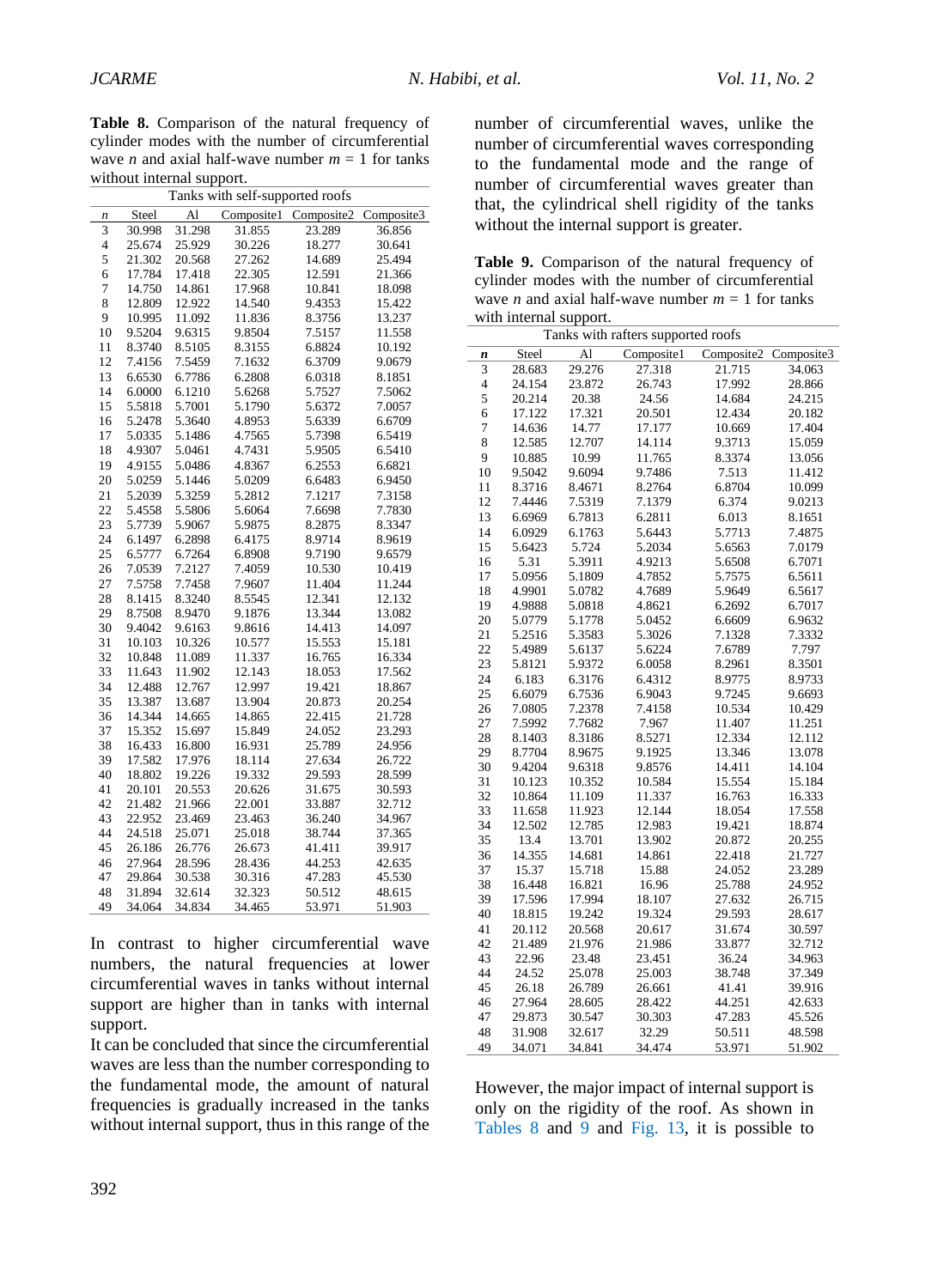compare the natural frequencies for tanks without internal support and tanks with internal support versus the number of circumferential waves for a significant number of vibrating modes with the condition  $m = 1$ .

#### **6. Conclousions**

In this study, free vibration and natural frequencies were investigated in steel, aluminum, and laminated composite tanks with different fibers orientation in the tanks with internal support and without internal support. For all models, the tapered thicknesses of the cylindrical shells were considered. In tanks without internal support, by examining the first 40 modes of vibrations for the tanks, it was found that in the first modes of this range of modes, there were only roof modes and then in the later modes, there were cylinder modes of vibrations. Also, in some cases, simultaneous vibrations of the roof and the cylinder were seen.

In tanks without internal support in the first modes, the composite1, steel, composite2, aluminum, and the composite3 tanks, respectively, were vibrated at higher frequencies. But at higher modes, after the composite1 tank, steel, aluminum, the composite2, and the composite3 tanks vibrated at higher frequencies, respectively.

In the tanks with internal support, only the cylindrical shell modes are dominant; in fact, the internal beams and columns have increased the stiffness of the roof to an extent that the cylinder shell was the most flexible part of the tank and they had approximately no effect on the natural frequencies of the cylindrical shell. While they had an important influence on the stiffness of the roof and no roof vibration modes were seen for tanks with internal support in the studied range of frequencies. However, it can occur at higher frequencies. The internal support only affected the type of modes of vibration. For the tanks with internal support, the dominant modes were cylinder modes, while for the tanks without internal support, the roof modes were dominant. Thus, internal supports have an important role in the overall dynamic behavior of the tank. In the tanks with internal support, the composite1 tank had the lowest rigidity and natural frequency among the tanks. The natural frequencies of the first mode of vibration of the cylindrical shell of the steel tank increased by about 5%, aluminum tank 6%, composite2 tank 19%, and the composite3 tank 38% compared to the composite1 tank. As a result, the composite3 tank had significantly higher rigidity than other tanks, and this result holds for both types of tanks with and without internal support. Given that graphite/epoxy was used in all three types of composite tanks, so they had the same mass. They were different only in fibers orientation. Thus, the significance of the effect of fibers orientation on the stiffness of laminated composites as well as dynamic problems can be resulted.

In the circumferential waves corresponding to the fundamental frequencies for the cylinder modes, the effect of the shell material on the natural frequency of the first vibration mode of the cylinder was less. As the number of cylinder circumferential waves increased, the effect of shell material on natural frequencies increased for the second and third types of laminated composite tanks compared to steel, aluminum, and the composite1 tanks. Besides, with the decrease in the number of circumferential waves, the effect of shell material on natural frequencies between the second type and third type of laminated composite tanks was also observed. Furthermore, at circumferential waves corresponding to the fundamental frequencies for the roof modes, the influence of the shell material on the natural frequency of the first vibration mode of the roof was less.

With increasing the number of circumferential waves of the roof from the number of circumferential waves corresponding to the fundamental frequencies, the steel tank had the lowest natural frequencies of the roof in comparison with other tanks, and with decreasing the number of circumferential waves, this result was correct for the composite2 tank. For both cylinder and roof modes, in all circumferential waves, the composite3 tank had the highest natural frequencies Similar to the result obtained for the fundamental frequencies, the internal support had approximately no effect on the natural frequencies of the first vibration mode of the cylindrical shell corresponding to different numbers of circumferential waves.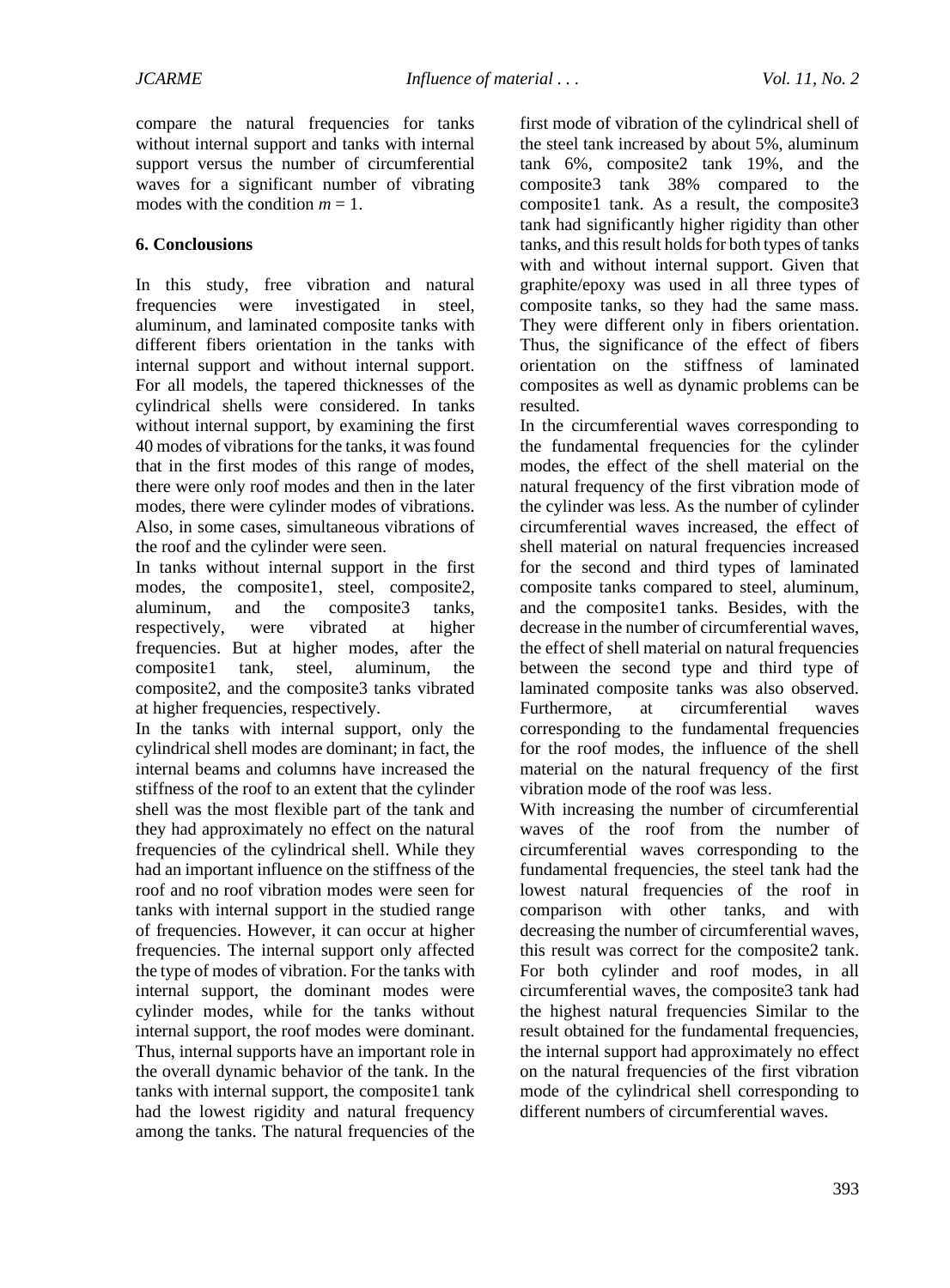#### **References**

- [1] T. Mazuch, J. Horacek, J. Trnka and J. Vesely, "Natural modes and frequencies of a thin clamped-free steel cylindrical tank partially filled with water: FEM and Measurement", *J. Sound Vib.*, Vol. 193, No. 3, pp. 669-690, (1996).
- [2] R. K. Gupta, "Free vibrations of partially filled cylindrical tanks",*Eng. Struct.*, Vol. 17, No. 3, pp. 221-230, (1995).
- [3] R. P. S. Han, J. D. Liu, "Free vibration analysis of a fluid-loaded variable thickness cylindrical tank", *J. Sound Vib.,*  Vol. 176, No. 2, pp. 235-253, (1994).
- [4] P. B. Goncalves, N. R. S. S. Ramos, "Free vibration analysis of cylindrical tanks partially filled with liquid", *J. Sound Vib.*, Vol. 195, No. 3, pp. 429-444, (1996).
- [5] M. A. Haroun and M. A. Tayel, "Asymmetrical vibrations of tanksanalytical", *J. Eng.* Vol. 111, No. 3, pp. 346-358, (1985).
- [6] M. Amabili, "Shell plate interaction in the free vibrations of circular cylindrical tanks partially filled with a liquid: The artificial spring method", *J. Sound Vib.*, Vol. 199, No. 3, pp. 431-452, (1997).
- [7] M. Amabili, M. P. Paidoussis and A. A. Lakis, "Vibrations of partially filled cylindrical tanks with ring stiffeners and flexible bottom", *J. Sound Vib.*, Vol. 213, No. 2, pp. 259-299, (1998).
- [8] M. A. Harou and G. W. Housner, "Earthquake response of deformable liquid storage tanks", *J. Appl. Mech. Trans. ASME*, Vol. 48, No. 2, pp. 411- 418, (1981).
- [9] A. S. Veletsos, Y. Tan and H. T. Tang, "Dynamic-response of flexibly supported liquid storage tanks", *J. Struct. Eng. ASCE*, Vol. 118, No.1, pp. 264-283, (1992).
- [10] J. C. Virella, A. Luis and E. S. Luis, "Fundamental modes of tank-liquid systems under horizontal motions", *Eng. Struct.*, Vol. 28, No.10, pp. 1450-1461, (2006).
- [11] J. C. Virella, L. A. Godoy and L. E. Suarez, "Influence of the roof on the natural periods of empty tanks", *Eng.*

*Struct.*, Vol. 25, No. 7, pp. 877-887, (2003).

- [12] P. K. Malhotra, W. Thomas and W. Martin, "Simple procedure for seismic analysis of liquid-storage tanks", *Struct. Eng. Int.*, Vol. 10, pp. 197-201, (2000).
- [13] T. Balendra, K. K. Ang, P. Pramasivam and S. L. Lee, "Free vibration analysis of cylindrical liquid storage tanks", *Int. J. Mech. Sci,* Vol. 24, No. 1, pp. 47-59, (1982).
- [14] K. Y. Lam and C. T. Loy, "Influence of boundary conditions and fibre orientation on the natural frequencies of thin orthotropic laminated cylindrical shells", *Compos. Struct.*, Vol. 31, No. 1, pp. 21- 30, (1995).
- [15] K. Y. Lam and C. T. Loy, "Influence of boundary conditions for a thin-laminated cylindrical shell", *Compos. Struct.*, Vol. 41, No. 3-4, pp. 215-228, (1998).
- [16] H. Gunawan, T. J. Mikami, T. Kanie and S. M. Sato, "Free vibration of fluid-filled cylindrical shells on elastic foundations", *Thin Wall Struct*., Vol. 43, No. 11, pp. 1746-1762, (2005).
- [17] S. Q. Mohamad, w. S. Rani and W. Wenchao, "Recent research advances on the dynamic analysis of composite shells: 2000-2009", *Compos. Struct.*, Vol. 93, No. 1, pp. 14-31, (2010).
- [18] S. Q. Mohamad, "Recent research advances in the dynamic behavior of shells: part I, laminated composite shells", *Appl. Mech. Rev.*, Vol. 55, No. 4, pp. 325- 350, (2002).
- [19] S. Q. Mohamad, "Recent research advances in the dynamic behavior of shells, part2: Homogeneous shells", *Appl. Mech. Rev.*, Vol. 55, No. 5, pp. 415-434, (2002).
- [20] A. V. Loptin and E. V. Morozov, "Fundamental frequency of the laminated composite cylindrical shell with clamped edges", *Int. J. Mech.Sci.*, Vol. 92, pp. 35- 43, (2015).
- [21] B. Liu, Y. F. Xing, Q. S. Mohamad and A. J. M. Ferreira, "Exact characteristic equations for free vibrations of thin orthotropic circular cylindrical shells",